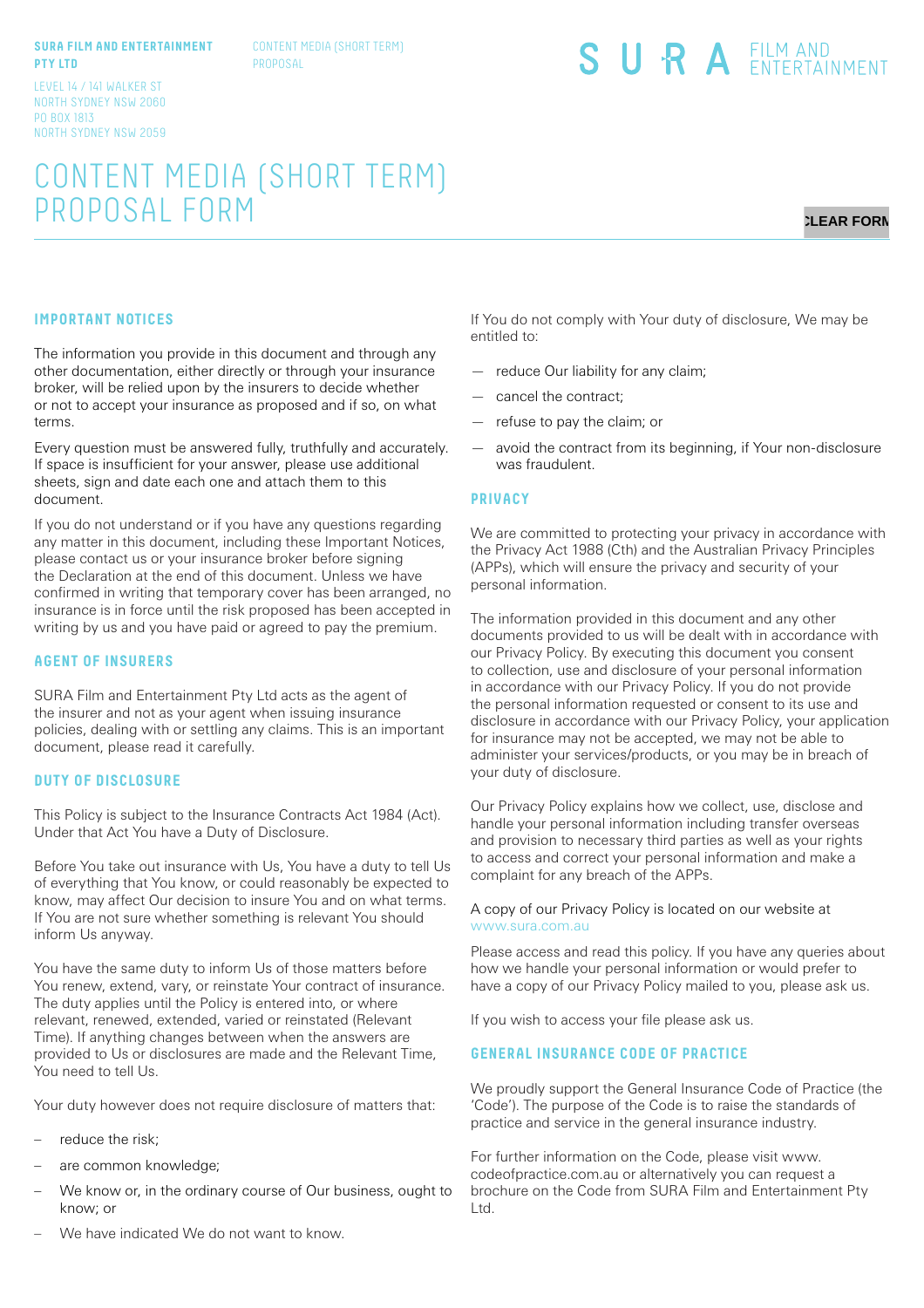# **CONTENT MEDIA (SHORT TERM) PROPOSAL FORM**

|    | 1. Name of Proposer                                                                                               |               |                 |            |      |                |                        |           |
|----|-------------------------------------------------------------------------------------------------------------------|---------------|-----------------|------------|------|----------------|------------------------|-----------|
| 2. | Address                                                                                                           |               |                 |            |      |                |                        |           |
| 3. | Telephone No.                                                                                                     | Facsimile No. |                 |            |      |                |                        |           |
|    | Email Address                                                                                                     |               |                 |            |      |                |                        |           |
| 4. | (A) Individual<br>Proposer is:                                                                                    |               | (B) Partnership |            |      | (C) Company    |                        |           |
| 5. | Number of Employees                                                                                               |               |                 |            |      |                |                        |           |
| 6. | Is the Proposer registered for GST?                                                                               |               |                 |            |      |                | $\Box$ Yes             | No        |
|    | <b>ABN</b>                                                                                                        | <b>ITC</b>    |                 |            | $\%$ |                |                        |           |
| 7. | Experience of Proposer (Examples)                                                                                 |               |                 |            |      |                |                        |           |
| 8. | Title of Production                                                                                               |               |                 |            |      |                |                        |           |
|    | 9. Production Type (e.g. TVC, Doco)                                                                               |               |                 |            |      |                |                        |           |
|    | 10. Total Production Costs (Please attach a copy of the Production Budget and Synopsis)                           |               |                 |            |      |                |                        |           |
|    | 11. Period of Cover                                                                                               | From          | $\sqrt{2}$      |            | To   |                | $\sqrt{2}$<br>$\prime$ |           |
|    | 12. Period of Shoot                                                                                               | From          | $\sqrt{2}$      | $\sqrt{2}$ | To   | $\overline{1}$ | $\sqrt{\phantom{a}}$   |           |
|    | 13. Is Fire coverage required?                                                                                    |               |                 |            |      |                | $\Box$ Yes             | No        |
|    | 14. What format of Content Media is to be used?                                                                   |               |                 |            |      |                |                        |           |
|    | 15. Will both the Content Media and camera equipment be tested prior to commencement of<br>Principal photography? |               |                 |            |      |                | $\Box$ Yes             | $\Box$ No |
|    | If no, please explain                                                                                             |               |                 |            |      |                |                        |           |
|    | 16. How will Content Media be transported to the processing laboratory (e.g. road, rail, air)                     |               |                 |            |      |                |                        |           |
|    | 17. How frequently will Content Media be:                                                                         |               |                 |            |      |                |                        |           |
|    | Transported<br>a)                                                                                                 |               |                 |            |      |                |                        |           |
|    | Processed<br>b)                                                                                                   |               |                 |            |      |                |                        |           |
|    | Views<br>$\vert$ C)                                                                                               |               |                 |            |      |                |                        |           |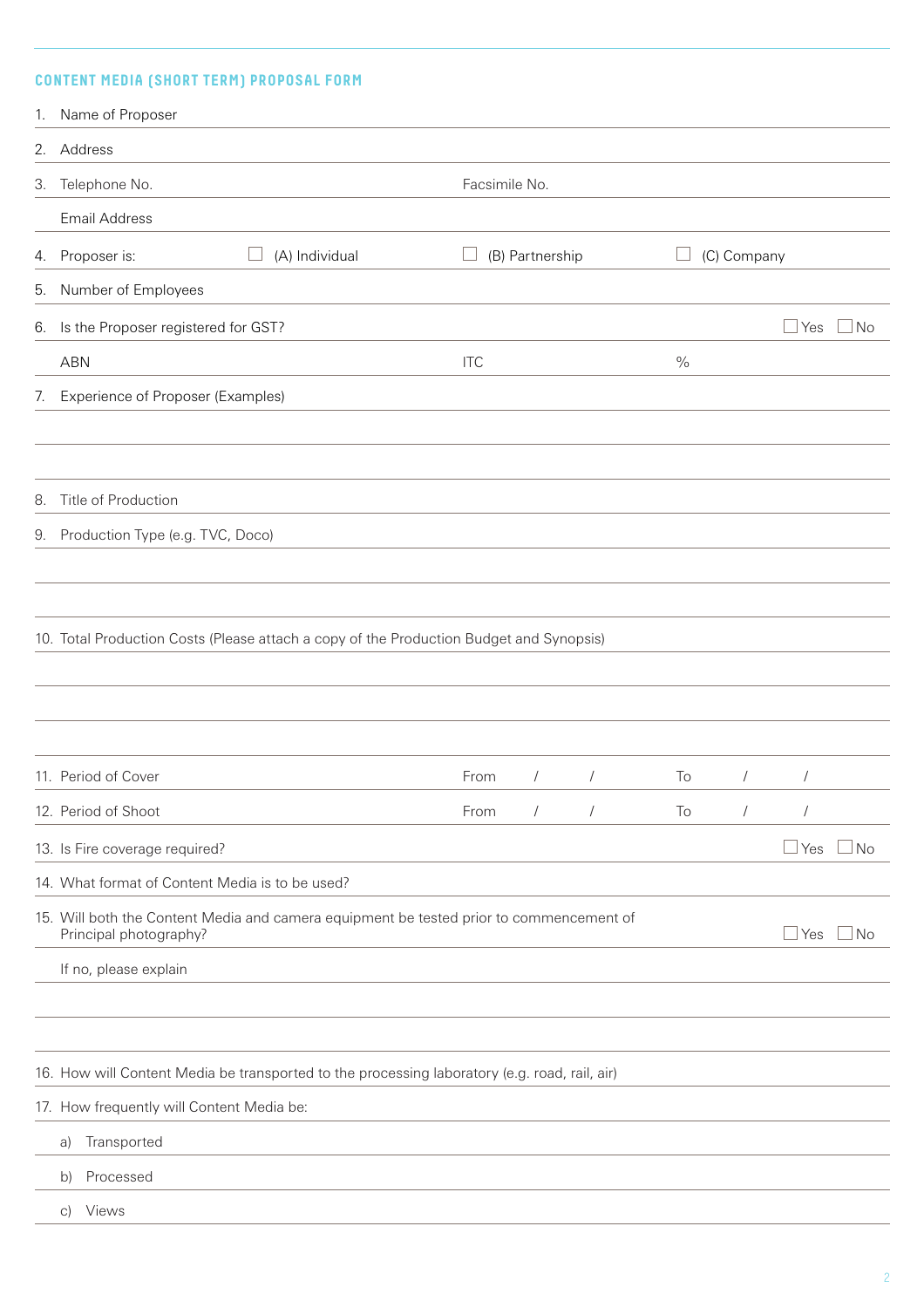# d) If not daily, explain in detail how frequently Content Media will be processed and viewed

| e)         | Will results be viewed daily on a colour monitor?                                                                                                   |                         |                  | $\Box$ Yes           | ⊥No  |
|------------|-----------------------------------------------------------------------------------------------------------------------------------------------------|-------------------------|------------------|----------------------|------|
|            | 18. Geographical Limits Required                                                                                                                    | Australia wide          | New Zealand wide |                      |      |
|            |                                                                                                                                                     | Australia & New Zealand | Worldwide        |                      |      |
|            | 19. Where will most of the shooting take place? (Please attach a list of all shooting locations if available)                                       |                         |                  |                      |      |
|            |                                                                                                                                                     |                         |                  |                      |      |
|            |                                                                                                                                                     |                         |                  |                      |      |
|            |                                                                                                                                                     |                         |                  |                      |      |
|            | 20. If the Proposer is a partnership, please provide the names and addresses of each partner                                                        |                         |                  |                      |      |
|            |                                                                                                                                                     |                         |                  |                      |      |
|            |                                                                                                                                                     |                         |                  |                      |      |
|            |                                                                                                                                                     |                         |                  |                      |      |
|            | 21. If the Proposer is a company or a private business venture, other than a partnership, please supply<br>the names and addresses of each director |                         |                  |                      |      |
|            |                                                                                                                                                     |                         |                  |                      |      |
|            |                                                                                                                                                     |                         |                  |                      |      |
|            |                                                                                                                                                     |                         |                  |                      |      |
|            | 22. Have any of the Proposers ever been convicted of a criminal offence relating to arson, fraud or<br>otherise involving dishonesty?               |                         |                  | $\sqcup$ Yes         | l No |
|            | If yes, please provide full details                                                                                                                 |                         |                  |                      |      |
|            |                                                                                                                                                     |                         |                  |                      |      |
|            |                                                                                                                                                     |                         |                  |                      |      |
|            |                                                                                                                                                     |                         |                  |                      |      |
|            | 23. Have any of the Proposers:                                                                                                                      |                         |                  |                      |      |
| a)         | Ever had any insurance declined, cancelled or made the subject of special terms or<br>conditions?                                                   |                         |                  | $\mathsf{\perp}$ Yes | No   |
| b)         | Lodged a claim on an insurance policy (other than for a motor vehicle or a life policy) during<br>the past five (5) years?                          |                         |                  | $\Box$ Yes           | No   |
| $\vert$ C) | Ever had a claim declined by an insurance company?                                                                                                  |                         |                  | $\Box$ Yes           | l No |
|            | If Yes to a), b) or c), please provide full details                                                                                                 |                         |                  |                      |      |
|            |                                                                                                                                                     |                         |                  |                      |      |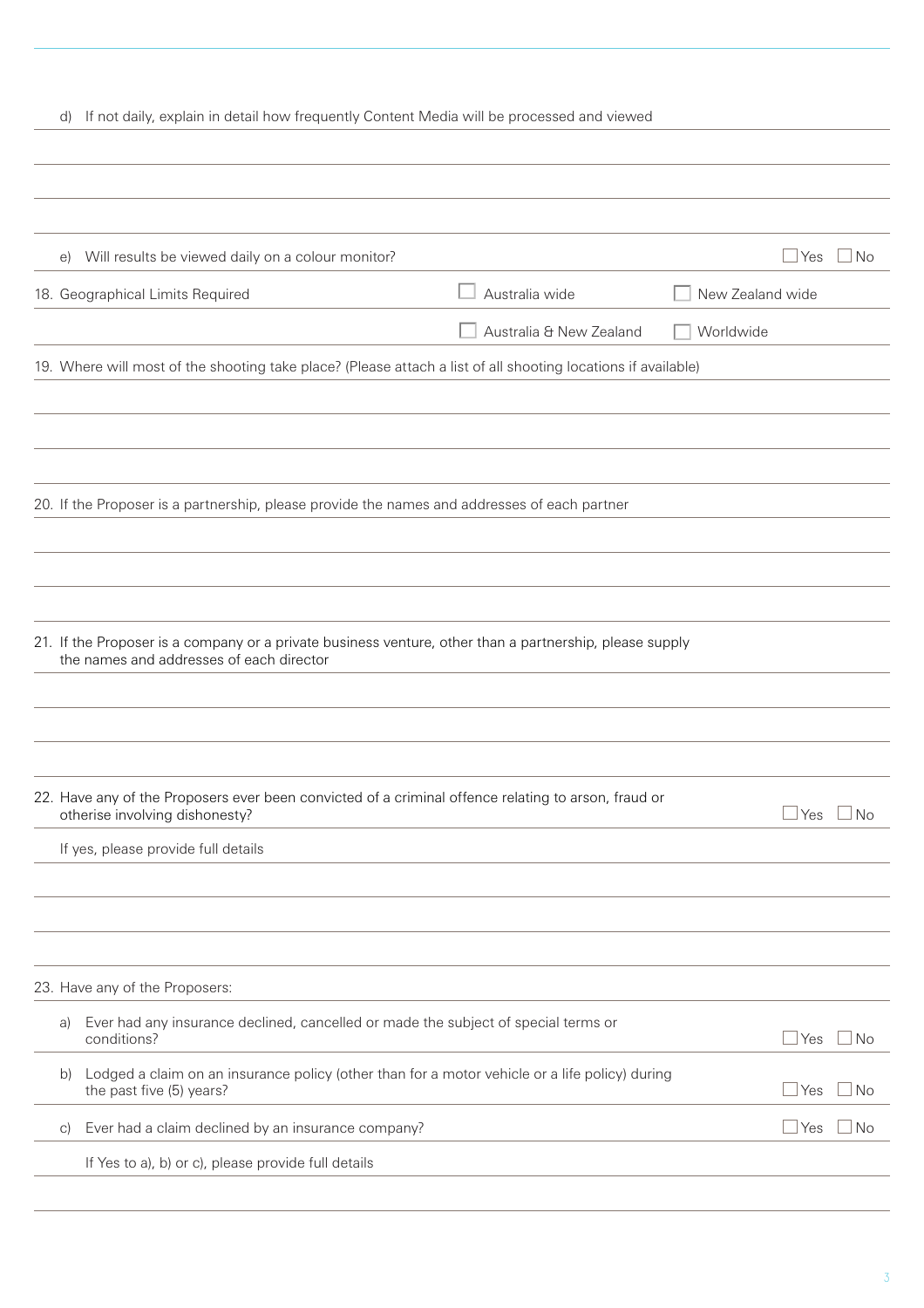| If Yes, please provide full details<br>25. Have any of the Proposers entered into any agreement which would affect your right to<br>make a claim against a responsible Third Party in the event of a claim under the insurance now<br>being proposed?<br>$\Box$ Yes<br>l No<br>If Yes, please provide full details<br>26. Is the financial interest of any other person or organisation (for example, a mortgagee or other<br>financier, lessor or principal), to be noted on the policy?<br>$\Box$ Yes<br>$\Box$ No<br>If Yes, please provide full details<br>27. Have you or any Partner or Director of the business<br>Ever been declared bankrupt?<br>$\Box$ Yes $\Box$ No<br>a)<br>If Yes, please provide full detail<br>Been involved in a company or business which became insolvent or subject to any form of<br>b)<br>$\Box$ Yes<br>$\Box$ No<br>solvency administration?<br>If Yes, please provide full details | 24. Have any of the Proposers arranged any other insurance through SURA Film and Entertainment<br>or with any other insurer, which covers the subject matter of this Proposal? | ⊿ Yes<br>$\Box$ No |
|---------------------------------------------------------------------------------------------------------------------------------------------------------------------------------------------------------------------------------------------------------------------------------------------------------------------------------------------------------------------------------------------------------------------------------------------------------------------------------------------------------------------------------------------------------------------------------------------------------------------------------------------------------------------------------------------------------------------------------------------------------------------------------------------------------------------------------------------------------------------------------------------------------------------------|--------------------------------------------------------------------------------------------------------------------------------------------------------------------------------|--------------------|
|                                                                                                                                                                                                                                                                                                                                                                                                                                                                                                                                                                                                                                                                                                                                                                                                                                                                                                                           |                                                                                                                                                                                |                    |
|                                                                                                                                                                                                                                                                                                                                                                                                                                                                                                                                                                                                                                                                                                                                                                                                                                                                                                                           |                                                                                                                                                                                |                    |
|                                                                                                                                                                                                                                                                                                                                                                                                                                                                                                                                                                                                                                                                                                                                                                                                                                                                                                                           |                                                                                                                                                                                |                    |
|                                                                                                                                                                                                                                                                                                                                                                                                                                                                                                                                                                                                                                                                                                                                                                                                                                                                                                                           |                                                                                                                                                                                |                    |
|                                                                                                                                                                                                                                                                                                                                                                                                                                                                                                                                                                                                                                                                                                                                                                                                                                                                                                                           |                                                                                                                                                                                |                    |
|                                                                                                                                                                                                                                                                                                                                                                                                                                                                                                                                                                                                                                                                                                                                                                                                                                                                                                                           |                                                                                                                                                                                |                    |
|                                                                                                                                                                                                                                                                                                                                                                                                                                                                                                                                                                                                                                                                                                                                                                                                                                                                                                                           |                                                                                                                                                                                |                    |
|                                                                                                                                                                                                                                                                                                                                                                                                                                                                                                                                                                                                                                                                                                                                                                                                                                                                                                                           |                                                                                                                                                                                |                    |
|                                                                                                                                                                                                                                                                                                                                                                                                                                                                                                                                                                                                                                                                                                                                                                                                                                                                                                                           |                                                                                                                                                                                |                    |
|                                                                                                                                                                                                                                                                                                                                                                                                                                                                                                                                                                                                                                                                                                                                                                                                                                                                                                                           |                                                                                                                                                                                |                    |
|                                                                                                                                                                                                                                                                                                                                                                                                                                                                                                                                                                                                                                                                                                                                                                                                                                                                                                                           |                                                                                                                                                                                |                    |
|                                                                                                                                                                                                                                                                                                                                                                                                                                                                                                                                                                                                                                                                                                                                                                                                                                                                                                                           |                                                                                                                                                                                |                    |
|                                                                                                                                                                                                                                                                                                                                                                                                                                                                                                                                                                                                                                                                                                                                                                                                                                                                                                                           |                                                                                                                                                                                |                    |
|                                                                                                                                                                                                                                                                                                                                                                                                                                                                                                                                                                                                                                                                                                                                                                                                                                                                                                                           |                                                                                                                                                                                |                    |
|                                                                                                                                                                                                                                                                                                                                                                                                                                                                                                                                                                                                                                                                                                                                                                                                                                                                                                                           |                                                                                                                                                                                |                    |
|                                                                                                                                                                                                                                                                                                                                                                                                                                                                                                                                                                                                                                                                                                                                                                                                                                                                                                                           |                                                                                                                                                                                |                    |
|                                                                                                                                                                                                                                                                                                                                                                                                                                                                                                                                                                                                                                                                                                                                                                                                                                                                                                                           |                                                                                                                                                                                |                    |
|                                                                                                                                                                                                                                                                                                                                                                                                                                                                                                                                                                                                                                                                                                                                                                                                                                                                                                                           |                                                                                                                                                                                |                    |
|                                                                                                                                                                                                                                                                                                                                                                                                                                                                                                                                                                                                                                                                                                                                                                                                                                                                                                                           |                                                                                                                                                                                |                    |
|                                                                                                                                                                                                                                                                                                                                                                                                                                                                                                                                                                                                                                                                                                                                                                                                                                                                                                                           |                                                                                                                                                                                |                    |
|                                                                                                                                                                                                                                                                                                                                                                                                                                                                                                                                                                                                                                                                                                                                                                                                                                                                                                                           |                                                                                                                                                                                |                    |
|                                                                                                                                                                                                                                                                                                                                                                                                                                                                                                                                                                                                                                                                                                                                                                                                                                                                                                                           |                                                                                                                                                                                |                    |
|                                                                                                                                                                                                                                                                                                                                                                                                                                                                                                                                                                                                                                                                                                                                                                                                                                                                                                                           |                                                                                                                                                                                |                    |
|                                                                                                                                                                                                                                                                                                                                                                                                                                                                                                                                                                                                                                                                                                                                                                                                                                                                                                                           |                                                                                                                                                                                |                    |
|                                                                                                                                                                                                                                                                                                                                                                                                                                                                                                                                                                                                                                                                                                                                                                                                                                                                                                                           |                                                                                                                                                                                |                    |